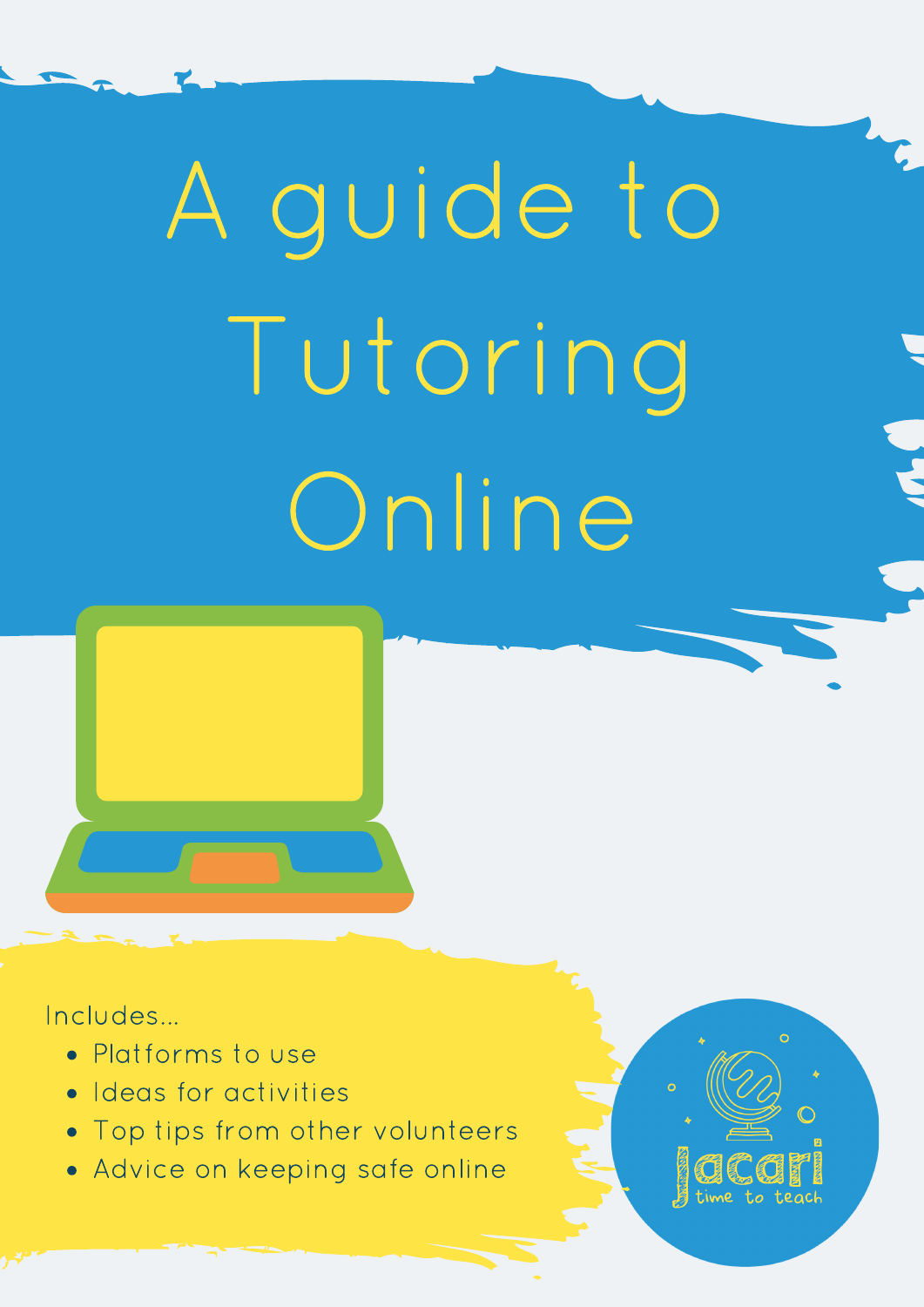## Platforms for online tutoring

### Jacari recommends...

### **WhatsApp Video Call**

Great if your pupil doesn't have access to a laptop at home Simple to organise with the family and no log in required just give them a call! Fully end-to-end encrypted so

really safe

Perfect for speaking and listening games and practice

Can't screen share Some activities harder to do, especially reading and writing - requires a little creativity!

### **Google**

- Lots of options in the Google suite, including Meet for video calls where you can share screens, and Classroom for worksheets and creating quizzes
- Many pupils already familiar with the programmes in school
- Good level of security
- Pupil doesn't need Google account for Google Meet - just send a link!
- **Using Classroom requires both** you and pupil to log in with a Google account
- Works better on a laptop / PC

#### **Bramble**

- A site specially set up for online tutoring so has loads of features to help make learning fun and interactive, including video call, screen sharing, drawing and annotating tools
	- You can record your sessions so the pupil can listen back
	- Perfect for helping your pupils with reading, writing and vocabulary as well as Speaking and Listening
	- Fairly simple log in process once set up you just send them a link
- Doesn't work on smartphones requires a laptop or PC
- Slightly complicated to set up as you'll need to register as a tutor first and the family will need to enter an email address and test their speakers at first sign in

Jacari strongly suggests using online learning platforms with a good level of security and encryption to keep the children we work with safe. This is why the three platforms above are recommended.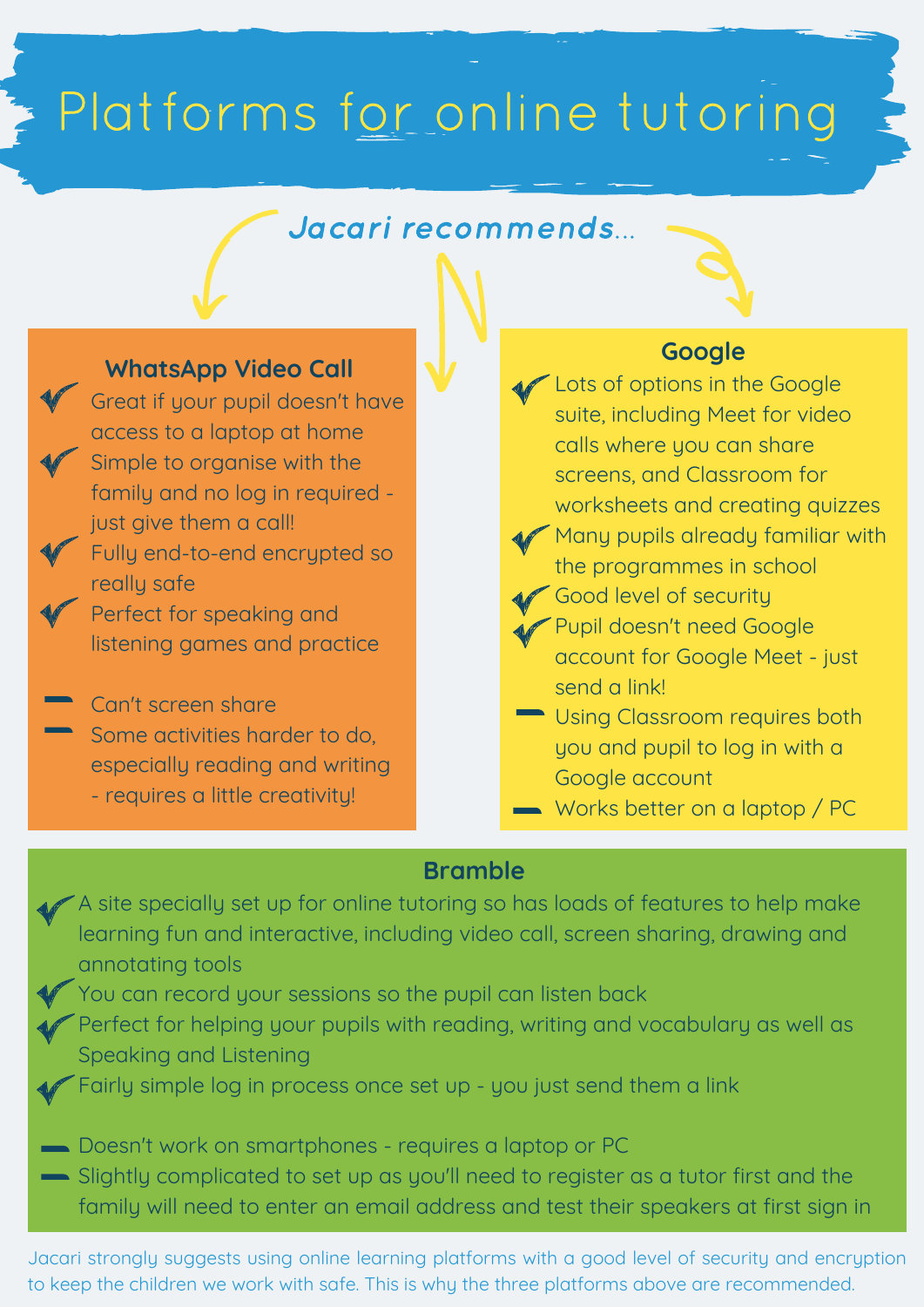### Additional Platforms

#### **Zoom**

- Most people are familiar with Zoom now!
- Good for screen sharing alongside a video call
- Fairly simple to organise with the family - just send them a link
- Can work on smartphones
- Not as secure as the platforms we recommend
- You'll need to set up a Zoom account (although calls are free)

### **Skype / Facetime**

- Some families already familiar with Skype or Facetime
- Good for video calls and can screen share
- Fairly simple to organise with the family
- Can work on smartphones if app downloaded
- Not as secure as the platforms we recommend
- Both you and the family will need a Skype log in or Apple ID and have app downloaded on laptop/phone

#### **Microsoft Teams**

- Many pupils already using the platform in school so have log ins and are familiar with it
	- Can video call, screen share and chat, as well as share documents or help with homework using Word, Excel or PowerPoint
	- Works well on smartphone if parents download app

Not as secure as the recommended platforms

You'll need a Microsoft account and so will your pupil if you want to use more of the functions than just video calls

### **Which platform should I use?**

Which platform you choose depends on what technology your pupil has access to, which platforms they are already familiar with, and which accounts they and you already have set up. **If you can, please use our recommended platforms,** but we recognise this may not always be practical. If you need further advice or guidance, please contact the Jacari Coordinator, who will be happy to help.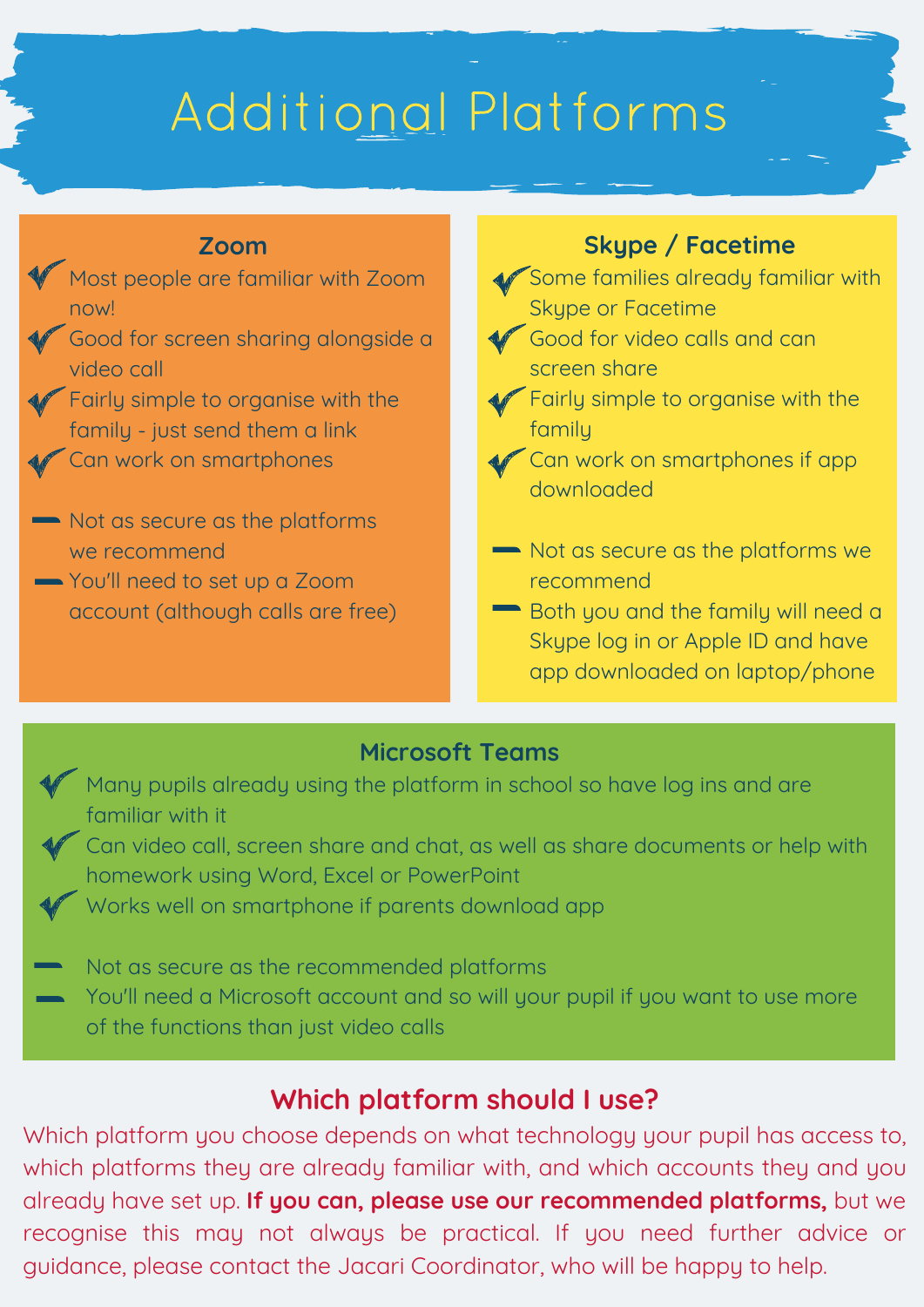### Using Bramble

Jacari have set up an account so that our volunteers can make use of the Bramble platform to deliver remote tuition to their pupils. Each Jacari tutor can create a 'Room' in which to tutor their pupil. Details of how to do so are as follows:

### **How to get started:**

- **Email the Coordinator** to ask to be added as a tutor. 1.
- 2. You will receive an email from Bramble. Click on the link in this email to 'Register a room'
- Once in Bramble, click on '**Create a Room**' and give 3. your room a name: Make this your name plus your pupil's first name with no spaces eg. AnnaBowieandPupil
- **Share the link for the room with your pupil.** When they 4. click on it, it should take them directly to the room, but they will have to do a couple of things first:
	- Type in an email address (use their parent's) a.
	- b. Test their speakers and microphone

It might be best to send them the link when you're on the phone so you can try to help with any technical issues!

It's best to use laptop, Android tablet or smartphone, but Safari on iPad or iPhones

Bramble have heaps of videos, instructions and webinars to help use their platform effectively, so check them out [here](https://about.bramble.io/help/help-home.html).

If you do decide to use Bramble, please let us know how you get on and if you need any further guidance around using it.

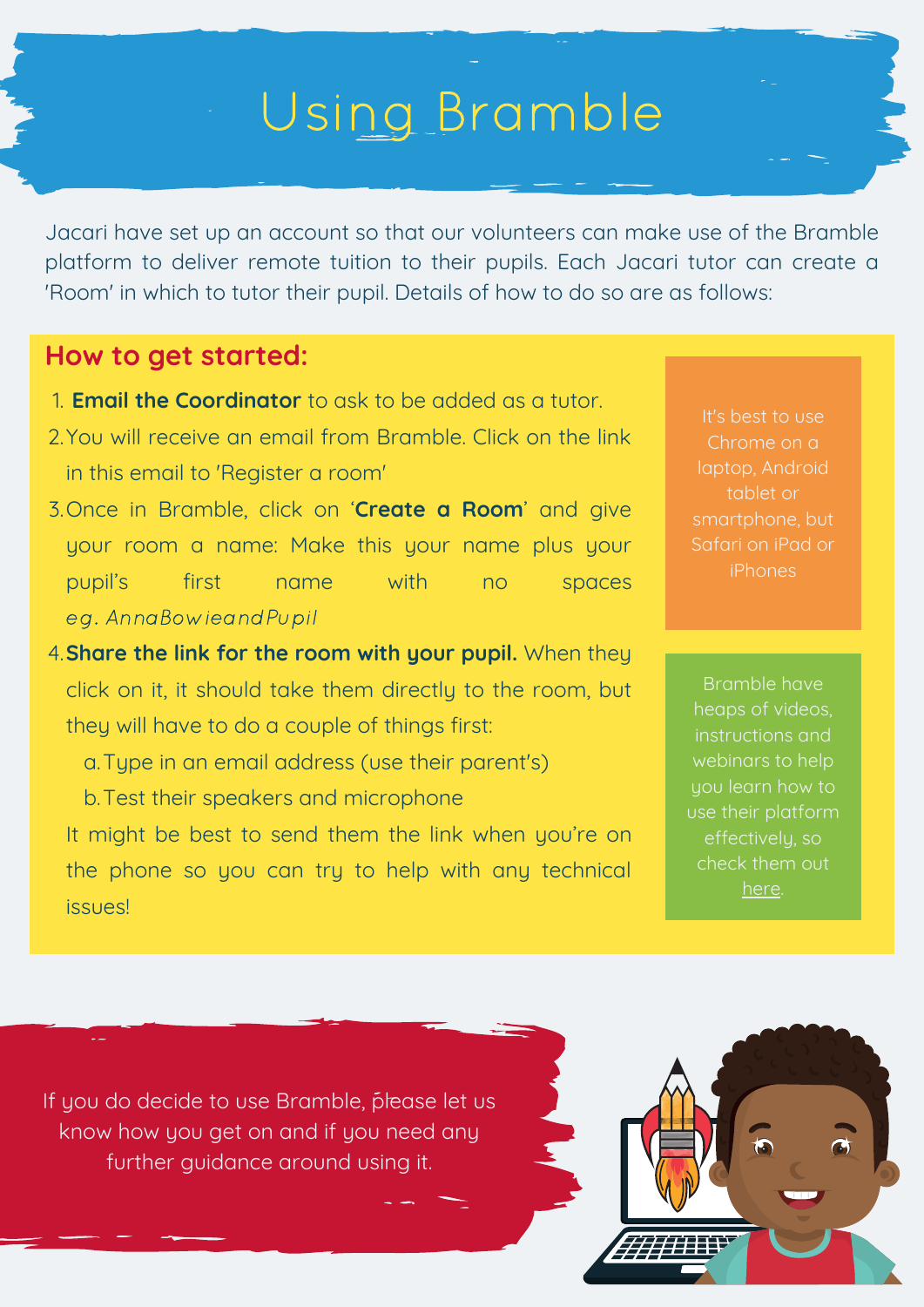### Teaching online

#### **General tips**

- Make use of screen sharing for games and worksheets
- As always, keep your lessons varied and interactive and have some back up activities, especially speaking games, in case connection is slow
- Keep your lessons shorter than usual 30-40 minutes max
- Post or email materials to your pupil in advance of the lessons and ask them to email or take a picture of any schoolwork they want help with
- Use a mini whiteboard for spelling and vocabulary games, which you can hold up to the screen. We'd be happy to post one to your pupil too - let us know if you'd like us to!
- Try and still read together, holding up the book to the screen if it's a picture book, or sharing your screen if it's a longer e-book. And as always, talk about the book before, during and after reading.
- Don't be afraid to set them short writing tasks to do, which they can hold up to the screen for you to read and check
- And last but not least, make sure you give loads of praise and encouragement, just like you would in face-to-face lessons!

### Try some speaking games!

### **<sup>20</sup> questions** Think of an object or famous person. Your pupil has to ask <sup>20</sup> yes/no questions to work out what / who it is, then swap!

#### **Categories**

Think of a category eg colours, food, school subjects. Set a target - "Think of 10 words in 30 seconds!" Then start a timer and off they go! You could use pictures as prompts and play with siblings pairs too.

### **I went to market and...**

Take it in turns to finish the sentence with an object from every letter of the alphabet, adding to your list one item at a time - good for memory too! eg. I went to market and bought an apple, a book, some cheese, a dinosaur...

**For more speaking games, have a look back through your Games and Activities booklet**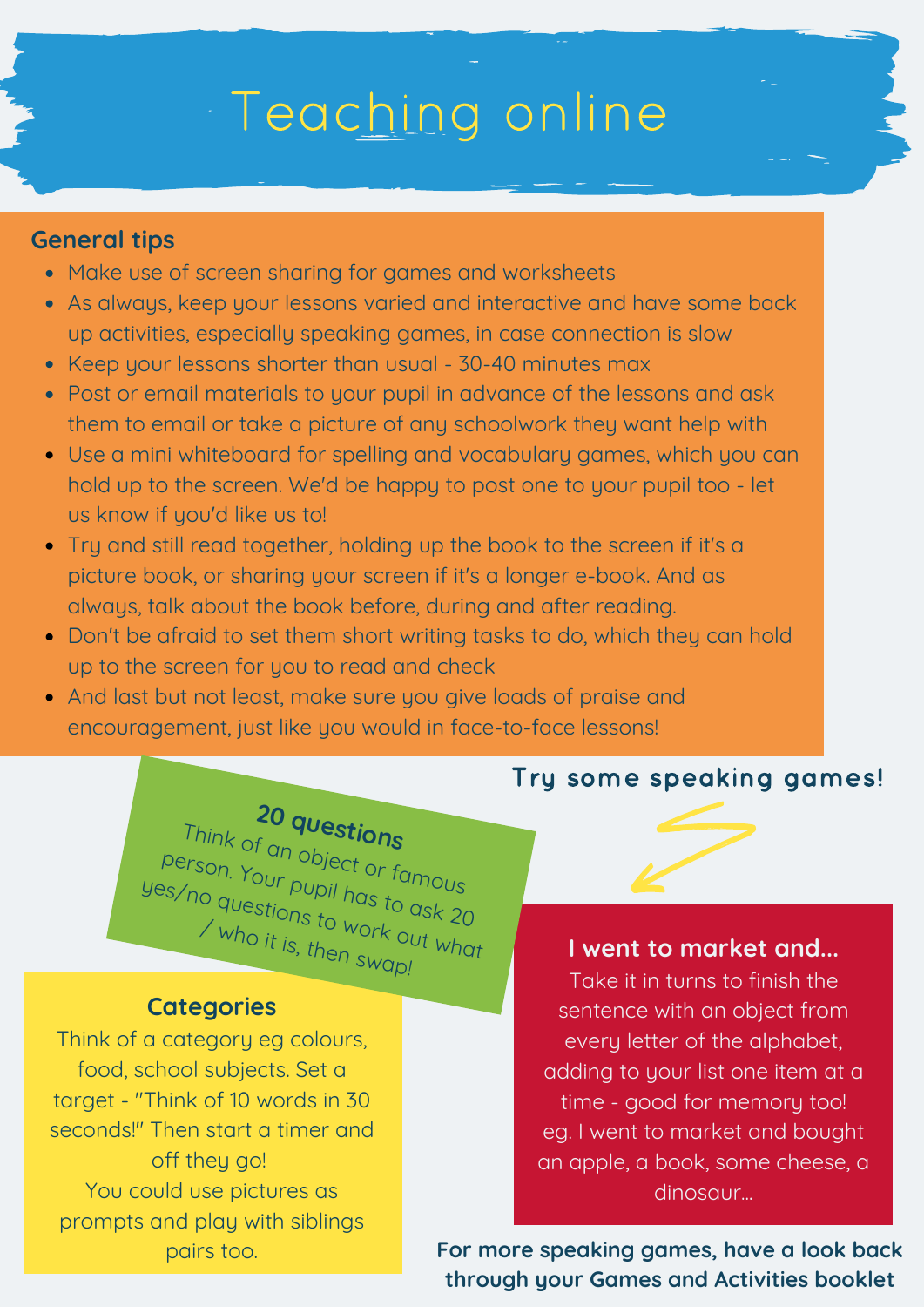### Ideas from other volunteers

Here are some more ideas for fun activities and ways to tutor online from our wonderful volunteers:

We played 'I went to the market...', and practised spelling the words as we went along.

I put a number of household objects on a big tray and played a game where I took away an object and she had to identify which.

I printed off some online worksheets for her to do - I held up the camera and wrote her answers down with her spelling them out.

We compiled ten sentences together to make up a story about football, his favourite hobby!

I read her a book and asked her questions about it, and we also played some speaking games and practised conversation.

Using Zoom meant that we could share the screen - so we could both look at his work, or work we were doing and talk about it together.

Keep the lessons short and interactive but also give your pupil a break by giving them a task to do on their own for 5 minutes

Use screen share and then play games like pictionary and hangman virtually

For more tips from other volunteers, have a look at the videos on our website!